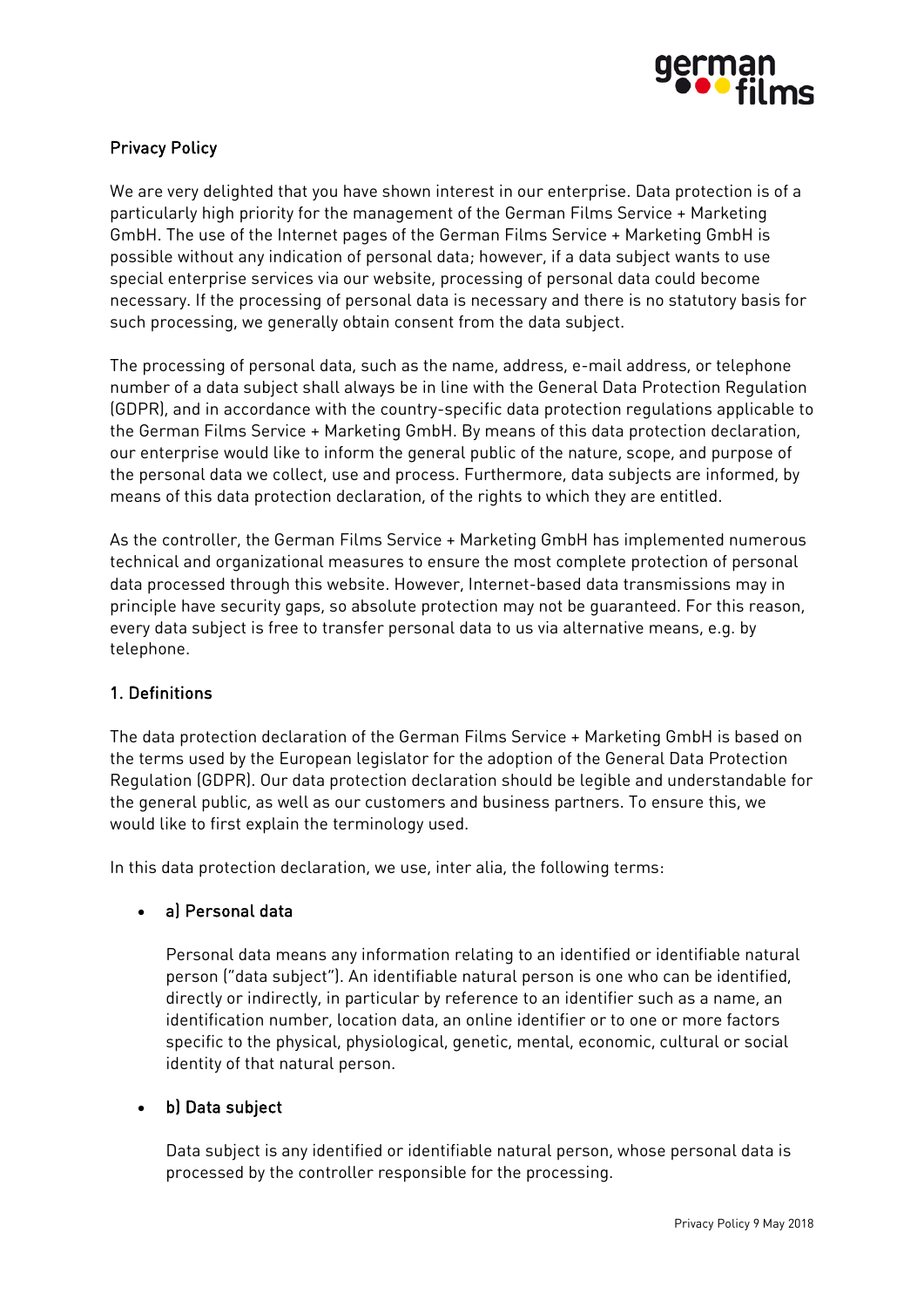

# • c) Processing

Processing is any operation or set of operations which is performed on personal data or on sets of personal data, whether or not by automated means, such as collection, recording, organisation, structuring, storage, adaptation or alteration, retrieval, consultation, use, disclosure by transmission, dissemination or otherwise making available, alignment or combination, restriction, erasure or destruction.

## • d) Restriction of processing

Restriction of processing is the marking of stored personal data with the aim of limiting their processing in the future.

### • e) Profiling

Profiling means any form of automated processing of personal data consisting of the use of personal data to evaluate certain personal aspects relating to a natural person, in particular to analyse or predict aspects concerning that natural person's performance at work, economic situation, health, personal preferences, interests, reliability, behaviour, location or movements.

### • f) Pseudonymisation

Pseudonymisation is the processing of personal data in such a manner that the personal data can no longer be attributed to a specific data subject without the use of additional information, provided that such additional information is kept separately and is subject to technical and organisational measures to ensure that the personal data are not attributed to an identified or identifiable natural person.

## • g) Controller or controller responsible for the processing

Controller or controller responsible for the processing is the natural or legal person, public authority, agency or other body which, alone or jointly with others, determines the purposes and means of the processing of personal data; where the purposes and means of such processing are determined by Union or Member State law, the controller or the specific criteria for its nomination may be provided for by Union or Member State law.

#### • h) Processor

Processor is a natural or legal person, public authority, agency or other body which processes personal data on behalf of the controller.

#### • i) Recipient

Recipient is a natural or legal person, public authority, agency or another body, to which the personal data are disclosed, whether a third party or not. However, public authorities which may receive personal data in the framework of a particular inquiry in accordance with Union or Member State law shall not be regarded as recipients;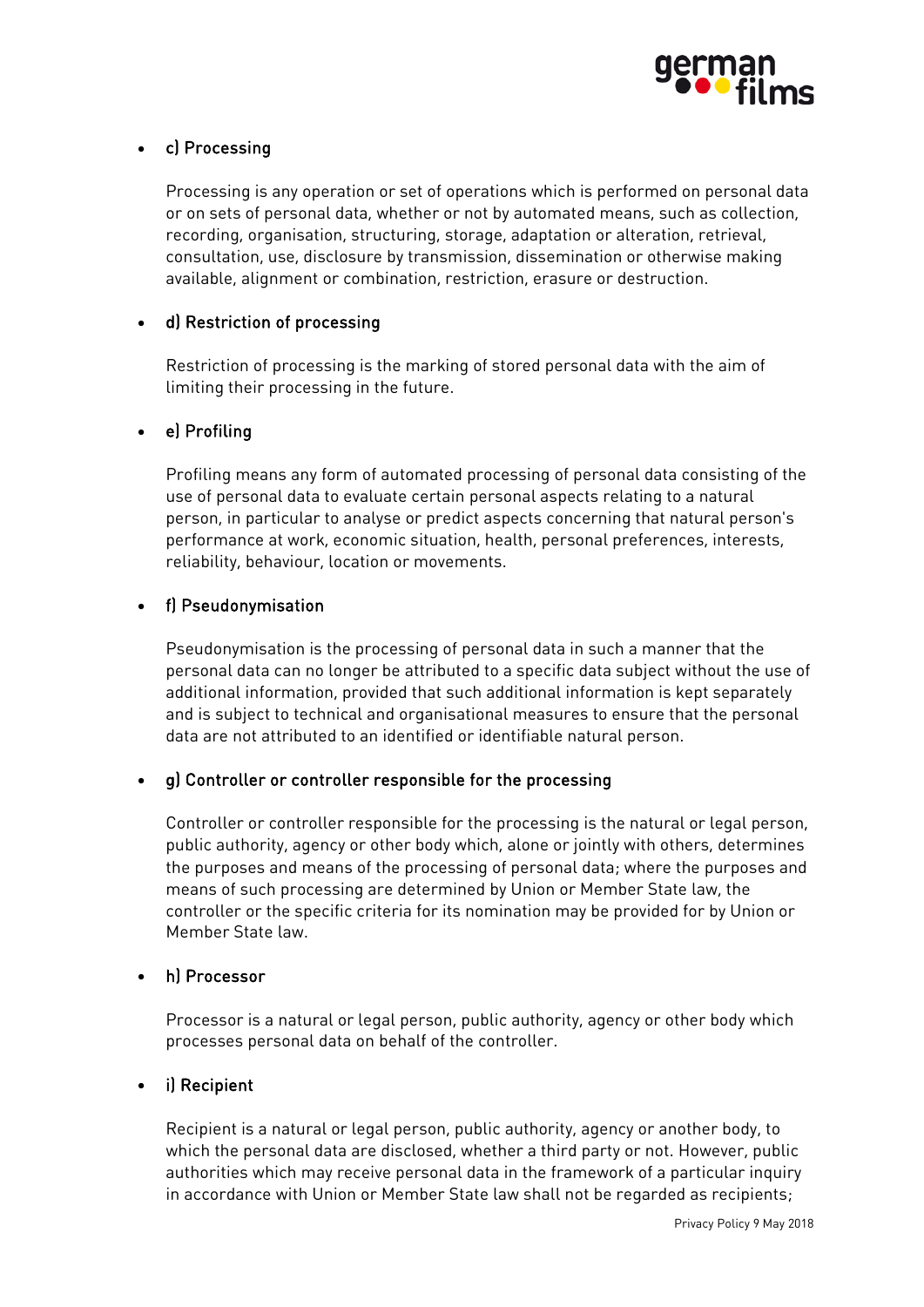

the processing of those data by those public authorities shall be in compliance with the applicable data protection rules according to the purposes of the processing.

## • j) Third party

Third party is a natural or legal person, public authority, agency or body other than the data subject, controller, processor and persons who, under the direct authority of the controller or processor, are authorised to process personal data.

### • k) Consent

Consent of the data subject is any freely given, specific, informed and unambiguous indication of the data subject's wishes by which he or she, by a statement or by a clear affirmative action, signifies agreement to the processing of personal data relating to him or her.

#### 2. Name and Address of the controller

Controller for the purposes of the General Data Protection Regulation (GDPR), other data protection laws applicable in Member states of the European Union and other provisions related to data protection is:

German Films Service + Marketing GmbH Herzog-Wilhelm-Str. 16 80331 Munich Germany Phone: +49 89 59 97 87 0 Email: [info@german-films.de](mailto:info@german-films.de) Website: www.german-films.de

#### 3. Name and Address of the Data Protection Officer

The Data Protection Officer of the controller is:

Andrea Schiefer German Films Service + Marketing GmbH Herzog-Wilhelm-Str. 16 80331 Munich Germany Phone: +49 89 59 97 87 24 Email: [schiefer@german-films.de](mailto:schiefer@german-films.de) Website: www.german-films.de

Any data subject may, at any time, contact our Data Protection Officer directly with all questions and suggestions concerning data protection.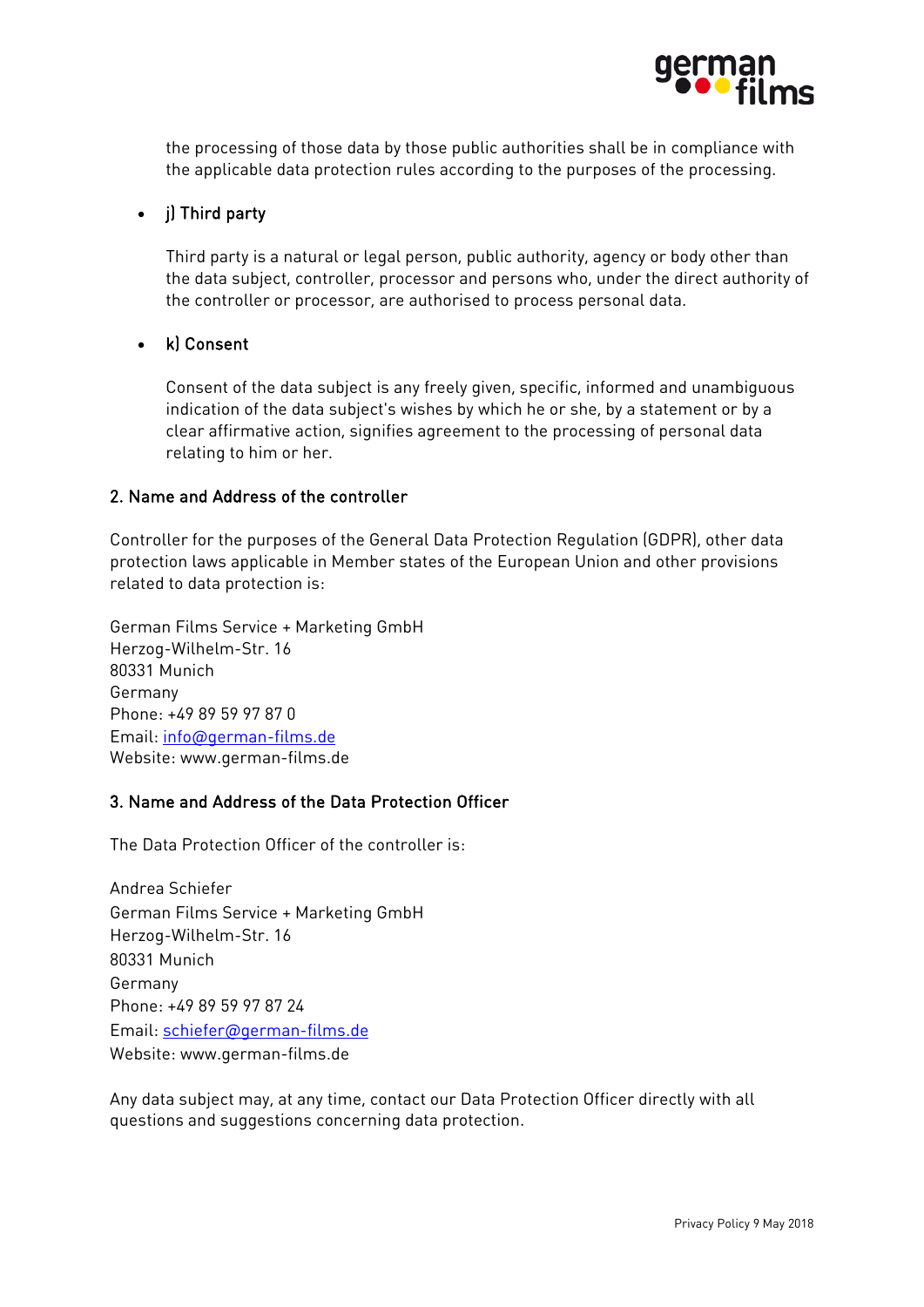

# 4. Cookies

The Internet pages of the German Films Service + Marketing GmbH use cookies. Cookies are text files that are stored in a computer system via an Internet browser.

Many Internet sites and servers use cookies. Many cookies contain a so-called cookie ID. A cookie ID is a unique identifier of the cookie. It consists of a character string through which Internet pages and servers can be assigned to the specific Internet browser in which the cookie was stored. This allows visited Internet sites and servers to differentiate the individual browser of the data subject from other Internet browsers that contain other cookies. A specific Internet browser can be recognized and identified using the unique cookie ID.

Through the use of cookies, the German Films Service + Marketing GmbH can provide the users of this website with more user-friendly services that would not be possible without the cookie setting.

By means of a cookie, the information and offers on our website can be optimized with the user in mind. Cookies allow us, as previously mentioned, to recognize our website users. The purpose of this recognition is to make it easier for users to utilize our website. The website user that uses cookies, e.g. does not have to enter access data each time the website is accessed, because this is taken over by the website, and the cookie is thus stored on the user's computer system. Another example is the cookie of a shopping cart in an online shop. The online store remembers the articles that a customer has placed in the virtual shopping cart via a cookie.

The data subject may, at any time, prevent the setting of cookies through our website by means of a corresponding setting of the Internet browser used, and may thus permanently deny the setting of cookies. Furthermore, already set cookies may be deleted at any time via an Internet browser or other software programs. This is possible in all popular Internet browsers. If the data subject deactivates the setting of cookies in the Internet browser used, not all functions of our website may be entirely usable.

## 5. Collection of general data and information

The website of the German Films Service + Marketing GmbH collects a series of general data and information when a data subject or automated system calls up the website. This general data and information are stored in the server log files. Collected may be (1) the browser types and versions used, (2) the operating system used by the accessing system, (3) the website from which an accessing system reaches our website (so-called referrers), (4) the sub-websites, (5) the date and time of access to the Internet site, (6) an Internet protocol address (IP address), (7) the Internet service provider of the accessing system, and (8) any other similar data and information that may be used in the event of attacks on our information technology systems.

When using these general data and information, the German Films Service + Marketing GmbH does not draw any conclusions about the data subject. Rather, this information is needed to (1) deliver the content of our website correctly, (2) optimize the content of our website as well as its advertisement, (3) ensure the long-term viability of our information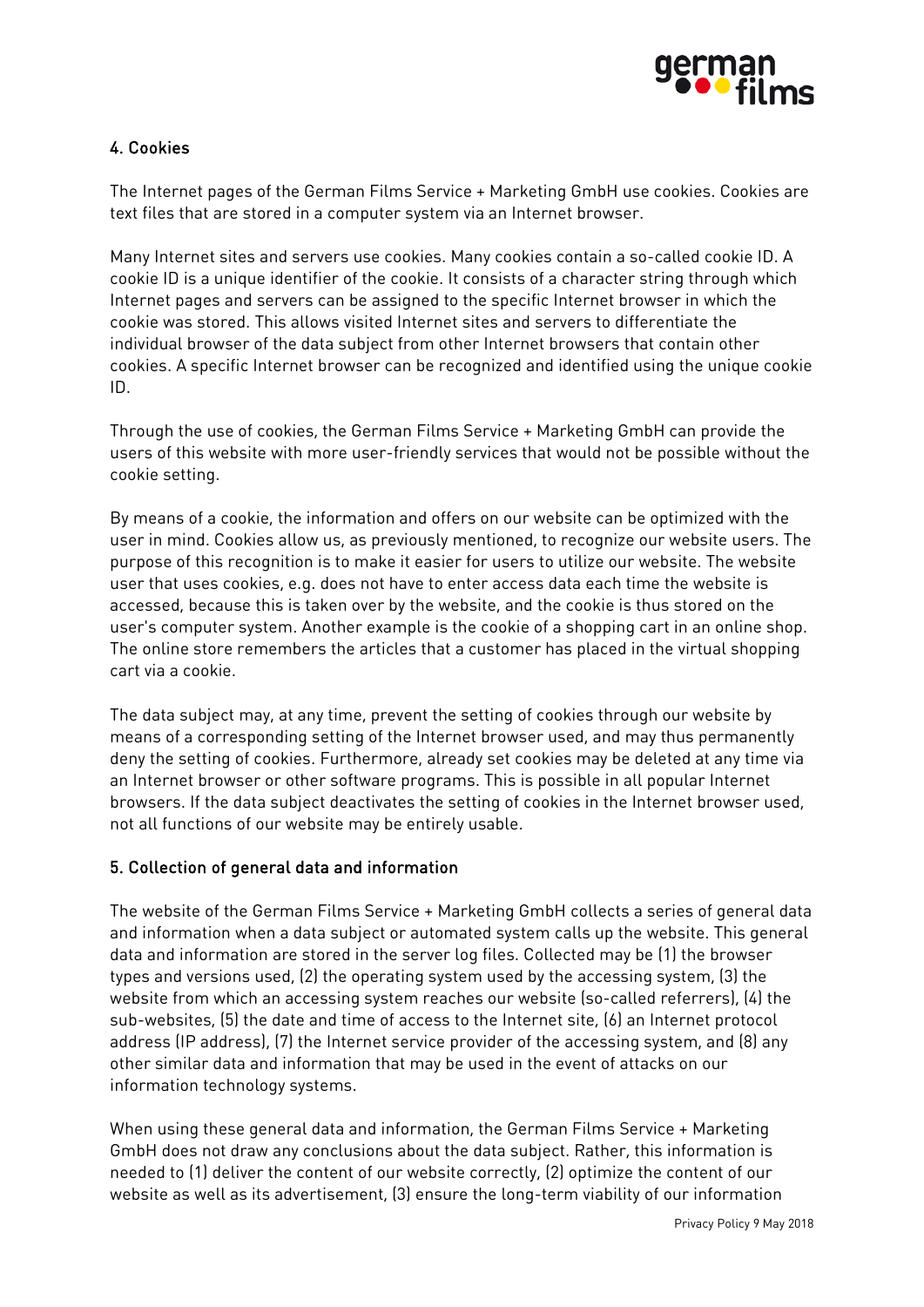

technology systems and website technology, and (4) provide law enforcement authorities with the information necessary for criminal prosecution in case of a cyber-attack. Therefore, the German Films Service + Marketing GmbH analyzes anonymously collected data and information statistically, with the aim of increasing the data protection and data security of our enterprise, and to ensure an optimal level of protection for the personal data we process. The anonymous data of the server log files are stored separately from all personal data provided by a data subject.

## 6. Registration on our website

The data subject has the possibility to register on the website of the controller with the indication of personal data. Which personal data are transmitted to the controller is determined by the respective input mask used for the registration. The personal data entered by the data subject are collected and stored exclusively for internal use by the controller, and for his own purposes. The controller may request transfer to one or more processors (e.g. a parcel service) that also uses personal data for an internal purpose which is attributable to the controller.

By registering on the website of the controller, the IP address—assigned by the Internet service provider (ISP) and used by the data subject—date, and time of the registration are also stored. The storage of this data takes place against the background that this is the only way to prevent the misuse of our services, and, if necessary, to make it possible to investigate committed offenses. Insofar, the storage of this data is necessary to secure the controller. This data is not passed on to third parties unless there is a statutory obligation to pass on the data, or if the transfer serves the aim of criminal prosecution.

The registration of the data subject, with the voluntary indication of personal data, is intended to enable the controller to offer the data subject contents or services that may only be offered to registered users due to the nature of the matter in question. Registered persons are free to change the personal data specified during the registration at any time, or to have them completely deleted from the data stock of the controller.

The data controller shall, at any time, provide information upon request to each data subject as to what personal data are stored about the data subject. In addition, the data controller shall correct or erase personal data at the request or indication of the data subject, insofar as there are no statutory storage obligations. The entirety of the controller's employees are available to the data subject in this respect as contact persons.

## 7. Subscription to our newsletters

On the website of the German Films Service + Marketing GmbH, users are given the opportunity to subscribe to our enterprise's newsletter. The input mask used for this purpose determines what personal data are transmitted, as well as when the newsletter is ordered from the controller.

The German Films Service + Marketing GmbH informs its customers and business partners regularly by means of a newsletter about enterprise offers. The enterprise's newsletter may only be received by the data subject if (1) the data subject has a valid e-mail address and (2) the data subject registers for the newsletter shipping. A confirmation e-mail will be sent to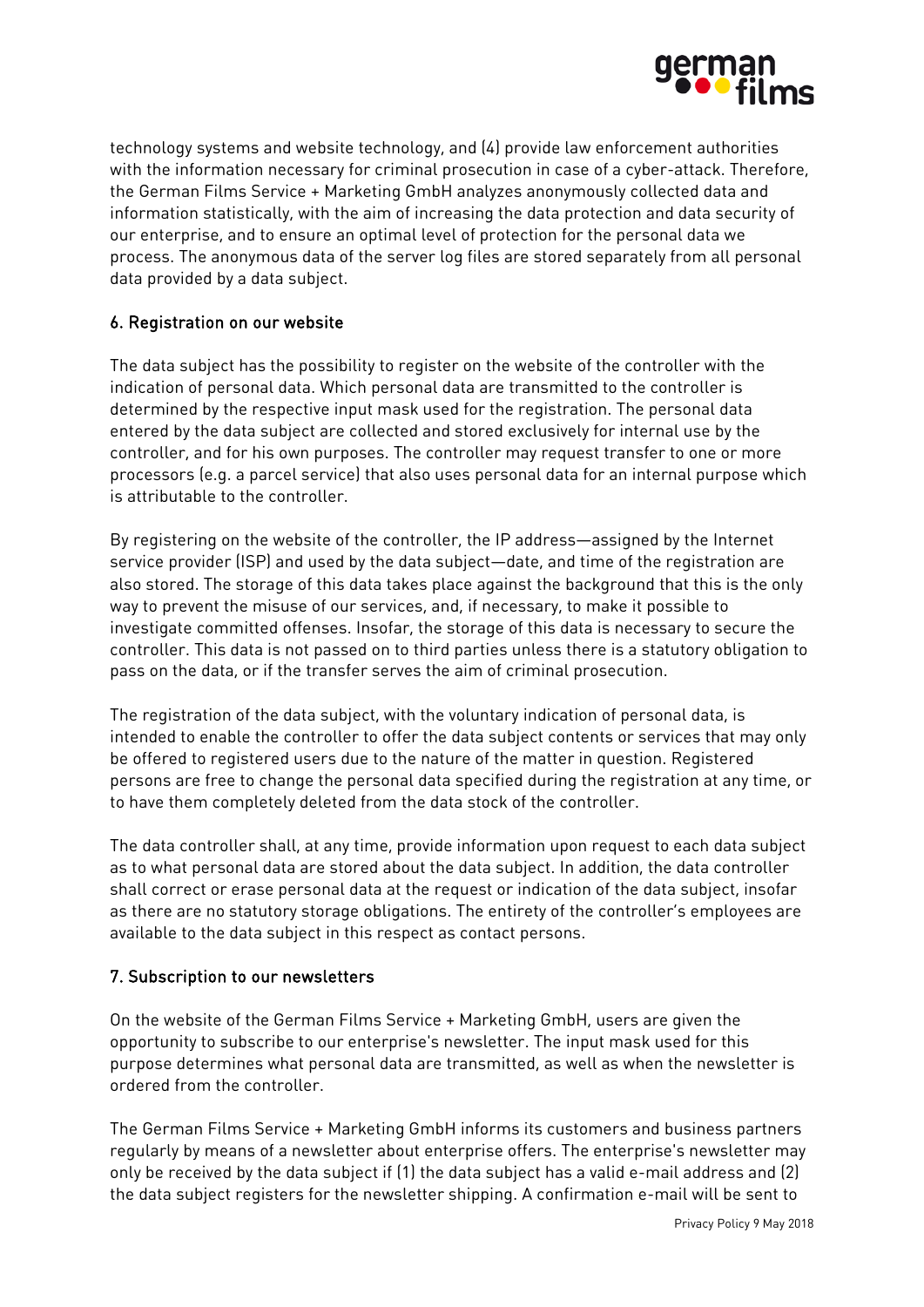

the e-mail address registered by a data subject for the first time for newsletter shipping, for legal reasons, in the double opt-in procedure. This confirmation e-mail is used to prove whether the owner of the e-mail address as the data subject is authorized to receive the newsletter.

During the registration for the newsletter, we also store the IP address of the computer system assigned by the Internet service provider (ISP) and used by the data subject at the time of the registration, as well as the date and time of the registration. The collection of this data is necessary in order to understand the (possible) misuse of the e-mail address of a data subject at a later date, and it therefore serves the aim of the legal protection of the controller.

The personal data collected as part of a registration for the newsletter will only be used to send our newsletter. In addition, subscribers to the newsletter may be informed by e-mail, as long as this is necessary for the operation of the newsletter service or a registration in question, as this could be the case in the event of modifications to the newsletter offer, or in the event of a change in technical circumstances. There will be no transfer of personal data collected by the newsletter service to third parties. The subscription to our newsletter may be terminated by the data subject at any time. The consent to the storage of personal data, which the data subject has given for shipping the newsletter, may be revoked at any time. For the purpose of revocation of consent, a corresponding link is found in each newsletter. It is also possible to unsubscribe from the newsletter at any time directly on the website of the controller, or to communicate this to the controller in a different way.

## 8. Newsletter-Tracking

The newsletter of the German Films Service + Marketing GmbH contains so-called tracking pixels. A tracking pixel is a miniature graphic embedded in such e-mails, which are sent in HTML format to enable log file recording and analysis. This allows a statistical analysis of the success or failure of online marketing campaigns. Based on the embedded tracking pixel, the German Films Service + Marketing GmbH may see if and when an e-mail was opened by a data subject, and which links in the e-mail were called up by data subjects.

Such personal data collected in the tracking pixels contained in the newsletters are stored and analyzed by the controller in order to optimize the shipping of the newsletter, as well as to adapt the content of future newsletters even better to the interests of the data subject. These personal data will not be passed on to third parties. Data subjects are at any time entitled to revoke the respective separate declaration of consent issued by means of the double-opt-in procedure. After a revocation, these personal data will be deleted by the controller. The German Films Service + Marketing GmbH automatically regards a withdrawal from the receipt of the newsletter as a revocation.

#### 9. Routine erasure and blocking of personal data

The data controller shall process and store the personal data of the data subject only for the period necessary to achieve the purpose of storage, or as far as this is granted by the European legislator or other legislators in laws or regulations to which the controller is subject to.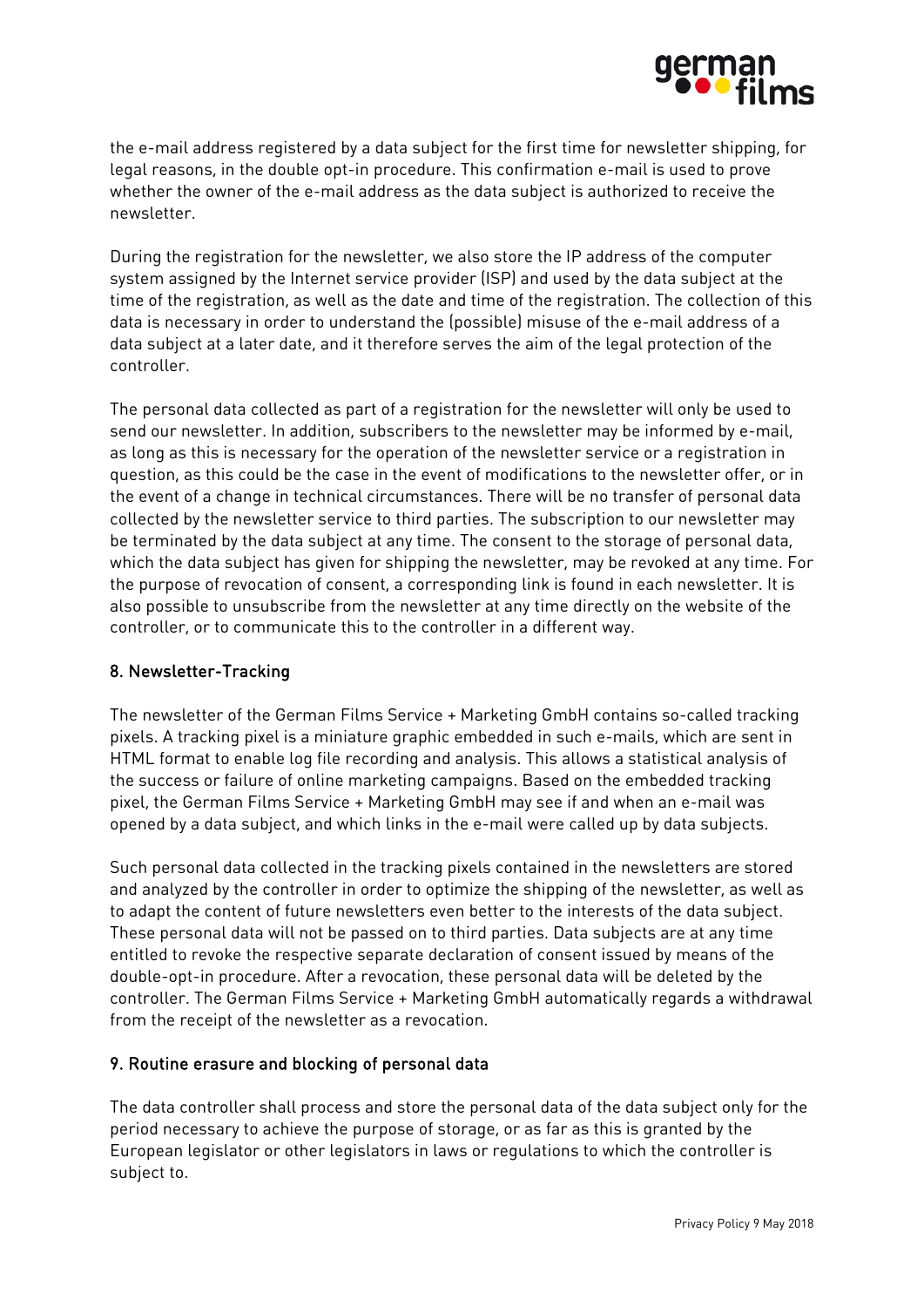

If the storage purpose is not applicable, or if a storage period prescribed by the European legislator or another competent legislator expires, the personal data are routinely blocked or erased in accordance with legal requirements.

#### 10. Rights of the data subject

### • a) Right of confirmation

Each data subject shall have the right granted by the European legislator to obtain from the controller the confirmation as to whether or not personal data concerning him or her are being processed. If a data subject wishes to avail himself of this right of confirmation, he or she may, at any time, contact any employee of the controller.

### • b) Right of access

Each data subject shall have the right granted by the European legislator to obtain from the controller free information about his or her personal data stored at any time and a copy of this information. Furthermore, the European directives and regulations grant the data subject access to the following information:

- o the purposes of the processing;
- o the categories of personal data concerned;
- o the recipients or categories of recipients to whom the personal data have been or will be disclosed, in particular recipients in third countries or international organisations;
- o where possible, the envisaged period for which the personal data will be stored, or, if not possible, the criteria used to determine that period;
- o the existence of the right to request from the controller rectification or erasure of personal data, or restriction of processing of personal data concerning the data subject, or to object to such processing;
- o the existence of the right to lodge a complaint with a supervisory authority;
- o where the personal data are not collected from the data subject, any available information as to their source;
- o the existence of automated decision-making, including profiling, referred to in Article 22(1) and (4) of the GDPR and, at least in those cases, meaningful information about the logic involved, as well as the significance and envisaged consequences of such processing for the data subject.

Furthermore, the data subject shall have a right to obtain information as to whether personal data are transferred to a third country or to an international organisation. Where this is the case, the data subject shall have the right to be informed of the appropriate safeguards relating to the transfer.

If a data subject wishes to avail himself of this right of access, he or she may, at any time, contact any employee of the controller.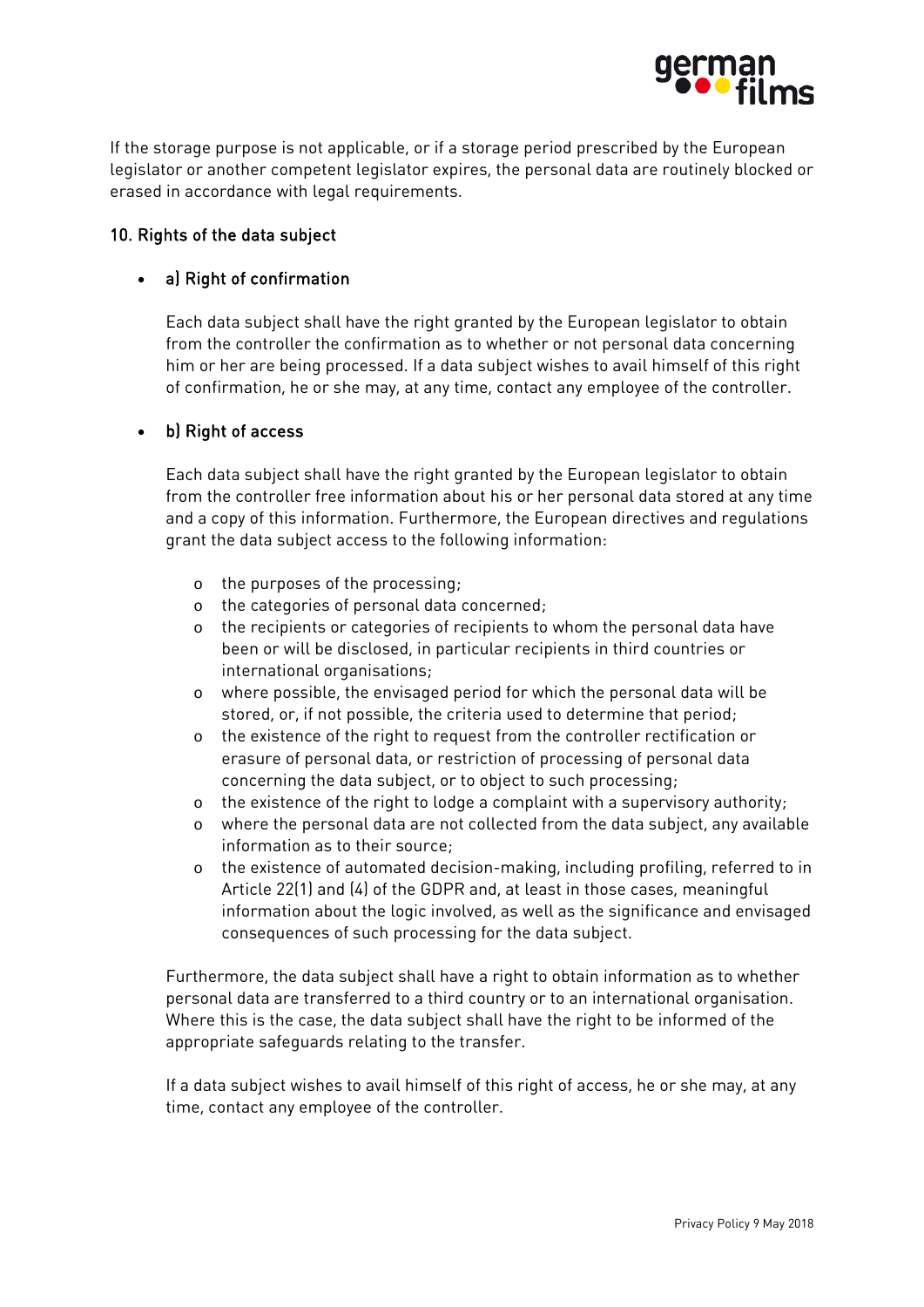

## • c) Right to rectification

Each data subject shall have the right granted by the European legislator to obtain from the controller without undue delay the rectification of inaccurate personal data concerning him or her. Taking into account the purposes of the processing, the data subject shall have the right to have incomplete personal data completed, including by means of providing a supplementary statement.

If a data subject wishes to exercise this right to rectification, he or she may, at any time, contact any employee of the controller.

### • d) Right to erasure (Right to be forgotten)

Each data subject shall have the right granted by the European legislator to obtain from the controller the erasure of personal data concerning him or her without undue delay, and the controller shall have the obligation to erase personal data without undue delay where one of the following grounds applies, as long as the processing is not necessary:

- o The personal data are no longer necessary in relation to the purposes for which they were collected or otherwise processed.
- o The data subject withdraws consent to which the processing is based according to point (a) of Article 6(1) of the GDPR, or point (a) of Article 9(2) of the GDPR, and where there is no other legal ground for the processing.
- o The data subject objects to the processing pursuant to Article 21(1) of the GDPR and there are no overriding legitimate grounds for the processing, or the data subject objects to the processing pursuant to Article 21(2) of the GDPR.
- o The personal data have been unlawfully processed.
- o The personal data must be erased for compliance with a legal obligation in Union or Member State law to which the controller is subject.
- o The personal data have been collected in relation to the offer of information society services referred to in Article 8(1) of the GDPR.

If one of the aforementioned reasons applies, and a data subject wishes to request the erasure of personal data stored by the German Films Service + Marketing GmbH, he or she may, at any time, contact any employee of the controller. An employee of German Films Service + Marketing GmbH shall promptly ensure that the erasure request is complied with immediately.

Where the controller has made personal data public and is obliged pursuant to Article 17(1) to erase the personal data, the controller, taking account of available technology and the cost of implementation, shall take reasonable steps, including technical measures, to inform other controllers processing the personal data that the data subject has requested erasure by such controllers of any links to, or copy or replication of, those personal data, as far as processing is not required. An employees of the German Films Service + Marketing GmbH will arrange the necessary measures in individual cases.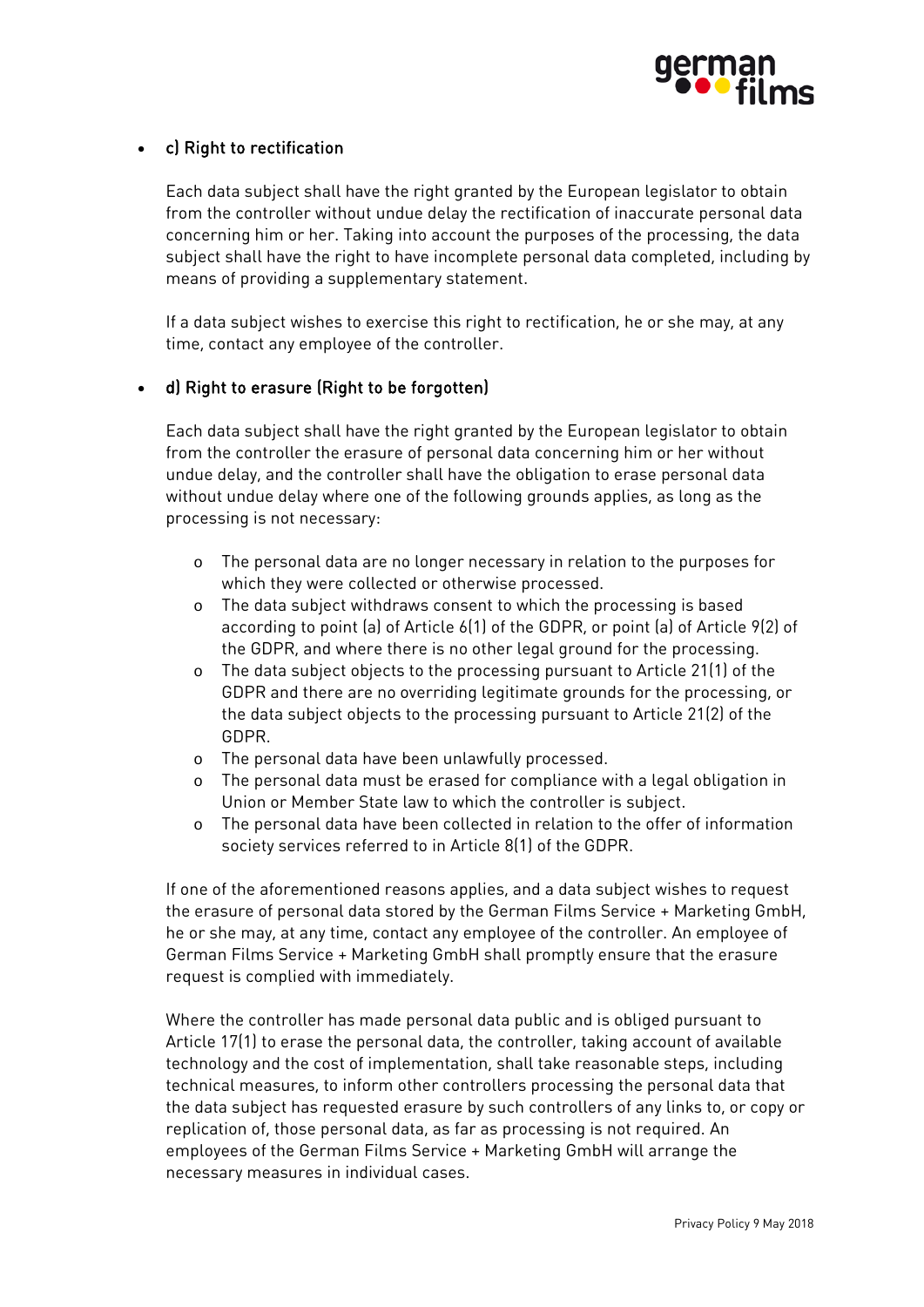

## • e) Right of restriction of processing

Each data subject shall have the right granted by the European legislator to obtain from the controller restriction of processing where one of the following applies:

- o The accuracy of the personal data is contested by the data subject, for a period enabling the controller to verify the accuracy of the personal data.
- o The processing is unlawful and the data subject opposes the erasure of the personal data and requests instead the restriction of their use instead.
- o The controller no longer needs the personal data for the purposes of the processing, but they are required by the data subject for the establishment, exercise or defence of legal claims.
- o The data subject has objected to processing pursuant to Article 21(1) of the GDPR pending the verification whether the legitimate grounds of the controller override those of the data subject.

If one of the aforementioned conditions is met, and a data subject wishes to request the restriction of the processing of personal data stored by the German Films Service + Marketing GmbH, he or she may at any time contact any employee of the controller. The employee of the German Films Service + Marketing GmbH will arrange the restriction of the processing.

## • f) Right to data portability

Each data subject shall have the right granted by the European legislator, to receive the personal data concerning him or her, which was provided to a controller, in a structured, commonly used and machine-readable format. He or she shall have the right to transmit those data to another controller without hindrance from the controller to which the personal data have been provided, as long as the processing is based on consent pursuant to point (a) of Article 6(1) of the GDPR or point (a) of Article 9(2) of the GDPR, or on a contract pursuant to point (b) of Article 6(1) of the GDPR, and the processing is carried out by automated means, as long as the processing is not necessary for the performance of a task carried out in the public interest or in the exercise of official authority vested in the controller.

Furthermore, in exercising his or her right to data portability pursuant to Article 20(1) of the GDPR, the data subject shall have the right to have personal data transmitted directly from one controller to another, where technically feasible and when doing so does not adversely affect the rights and freedoms of others.

In order to assert the right to data portability, the data subject may at any time contact any employee of the German Films Service + Marketing GmbH.

## g) Right to object

Each data subject shall have the right granted by the European legislator to object, on grounds relating to his or her particular situation, at any time, to processing of personal data concerning him or her, which is based on point (e) or (f) of Article 6(1) of the GDPR. This also applies to profiling based on these provisions.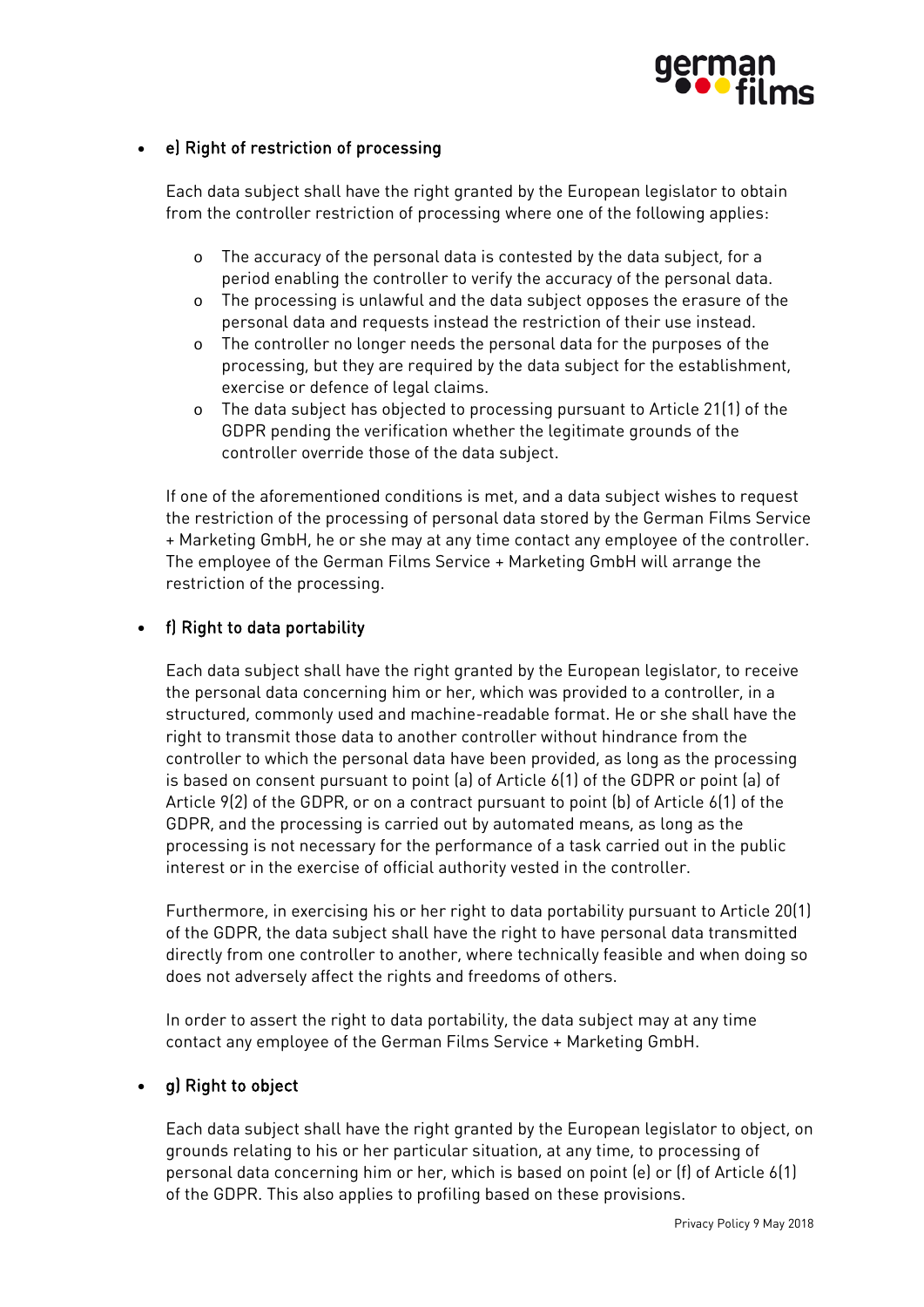

The German Films Service + Marketing GmbH shall no longer process the personal data in the event of the objection, unless we can demonstrate compelling legitimate grounds for the processing which override the interests, rights and freedoms of the data subject, or for the establishment, exercise or defence of legal claims.

If the German Films Service + Marketing GmbH processes personal data for direct marketing purposes, the data subject shall have the right to object at any time to processing of personal data concerning him or her for such marketing. This applies to profiling to the extent that it is related to such direct marketing. If the data subject objects to the German Films Service + Marketing GmbH to the processing for direct marketing purposes, the German Films Service + Marketing GmbH will no longer process the personal data for these purposes.

In addition, the data subject has the right, on grounds relating to his or her particular situation, to object to processing of personal data concerning him or her by the German Films Service + Marketing GmbH for scientific or historical research purposes, or for statistical purposes pursuant to Article 89(1) of the GDPR, unless the processing is necessary for the performance of a task carried out for reasons of public interest.

In order to exercise the right to object, the data subject may contact any employee of the German Films Service + Marketing GmbH. In addition, the data subject is free in the context of the use of information society services, and notwithstanding Directive 2002/58/EC, to use his or her right to object by automated means using technical specifications.

#### • h) Automated individual decision-making, including profiling

Each data subject shall have the right granted by the European legislator not to be subject to a decision based solely on automated processing, including profiling, which produces legal effects concerning him or her, or similarly significantly affects him or her, as long as the decision (1) is not is necessary for entering into, or the performance of, a contract between the data subject and a data controller, or (2) is not authorised by Union or Member State law to which the controller is subject and which also lays down suitable measures to safeguard the data subject's rights and freedoms and legitimate interests, or (3) is not based on the data subject's explicit consent.

If the decision (1) is necessary for entering into, or the performance of, a contract between the data subject and a data controller, or (2) it is based on the data subject's explicit consent, the German Films Service + Marketing GmbH shall implement suitable measures to safeguard the data subject's rights and freedoms and legitimate interests, at least the right to obtain human intervention on the part of the controller, to express his or her point of view and contest the decision.

If the data subject wishes to exercise the rights concerning automated individual decision-making, he or she may, at any time, contact any employee of the German Films Service + Marketing GmbH.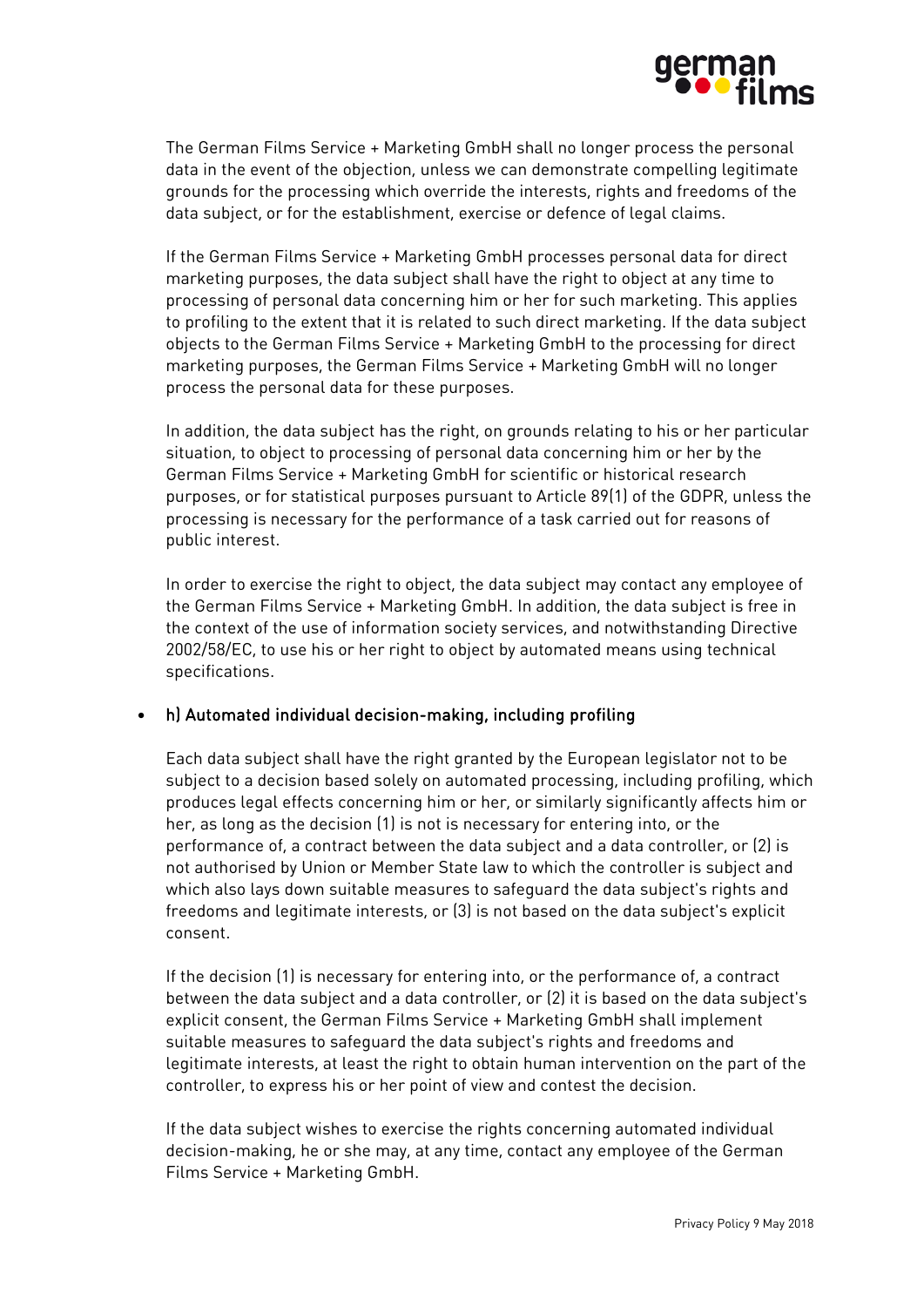

## • i) Right to withdraw data protection consent

Each data subject shall have the right granted by the European legislator to withdraw his or her consent to processing of his or her personal data at any time.

If the data subject wishes to exercise the right to withdraw the consent, he or she may, at any time, contact any employee of the German Films Service + Marketing GmbH.

### 11. Data protection for applications and the application procedures

The data controller shall collect and process the personal data of applicants for the purpose of the processing of the application procedure. The processing may also be carried out electronically. This is the case, in particular, if an applicant submits corresponding application documents by e-mail or by means of a web form on the website to the controller. If the data controller concludes an employment contract with an applicant, the submitted data will be stored for the purpose of processing the employment relationship in compliance with legal requirements. If no employment contract is concluded with the applicant by the controller, the application documents shall be automatically erased two months after notification of the refusal decision, provided that no other legitimate interests of the controller are opposed to the erasure. Other legitimate interest in this relation is, e.g. a burden of proof in a procedure under the General Equal Treatment Act (AGG).

### 12. Data protection provisions about the application and use of Facebook

On this website, the controller has integrated components of the enterprise Facebook. Facebook is a social network.

A social network is a place for social meetings on the Internet, an online community, which usually allows users to communicate with each other and interact in a virtual space. A social network may serve as a platform for the exchange of opinions and experiences, or enable the Internet community to provide personal or business-related information. Facebook allows social network users to include the creation of private profiles, upload photos, and network through friend requests.

The operating company of Facebook is Facebook, Inc., 1 Hacker Way, Menlo Park, CA 94025, United States. If a person lives outside of the United States or Canada, the controller is the Facebook Ireland Ltd., 4 Grand Canal Square, Grand Canal Harbour, Dublin 2, Ireland.

With each call-up to one of the individual pages of this Internet website, which is operated by the controller and into which a Facebook component (Facebook plug-ins) was integrated, the web browser on the information technology system of the data subject is automatically prompted to download display of the corresponding Facebook component from Facebook through the Facebook component. An overview of all the Facebook Plug-ins may be accessed under https://developers.facebook.com/docs/plugins/. During the course of this technical procedure, Facebook is made aware of what specific sub-site of our website was visited by the data subject.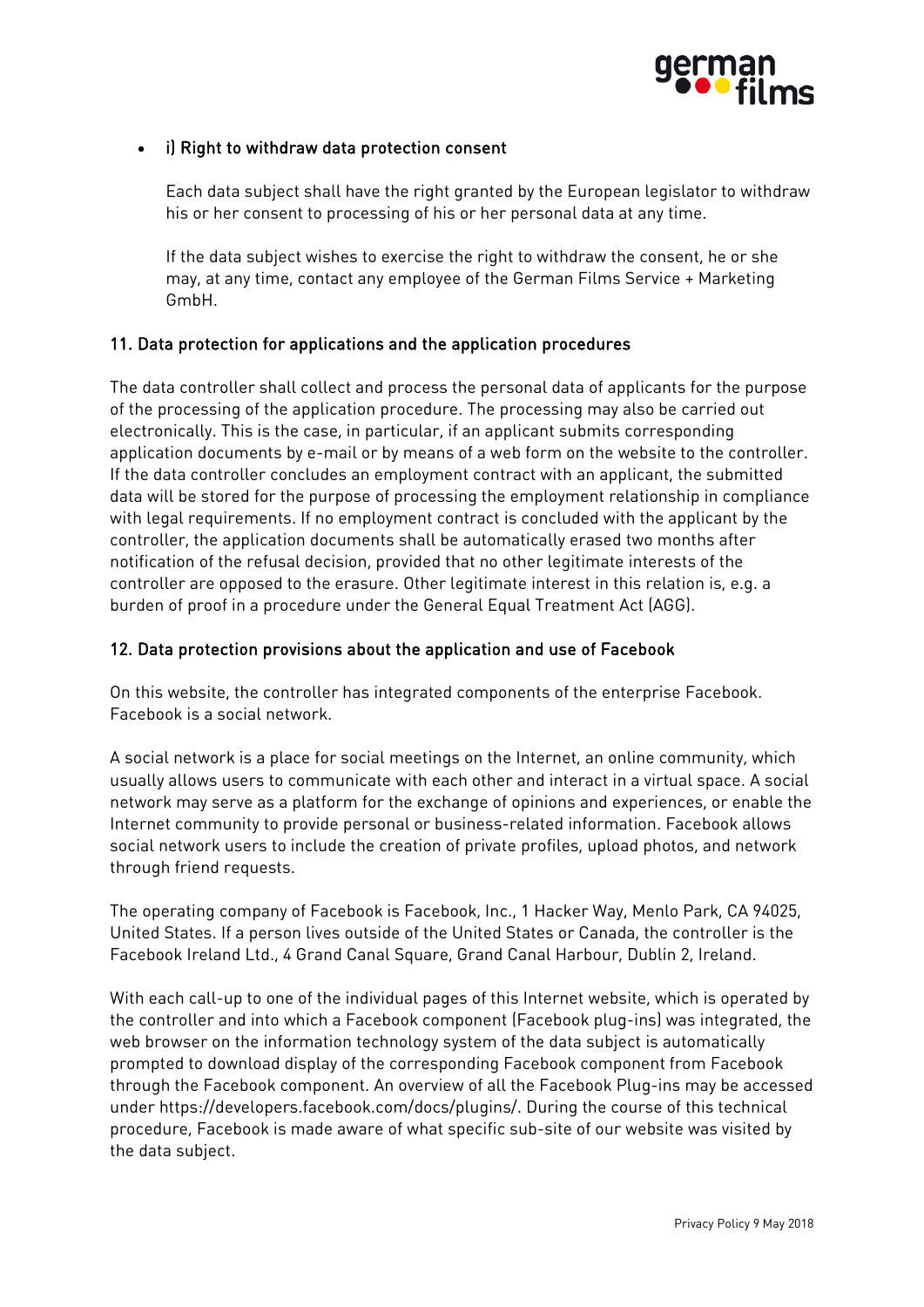

If the data subject is logged in at the same time on Facebook, Facebook detects with every call-up to our website by the data subject—and for the entire duration of their stay on our Internet site—which specific sub-site of our Internet page was visited by the data subject. This information is collected through the Facebook component and associated with the respective Facebook account of the data subject. If the data subject clicks on one of the Facebook buttons integrated into our website, e.g. the "Like" button, or if the data subject submits a comment, then Facebook matches this information with the personal Facebook user account of the data subject and stores the personal data.

Facebook always receives, through the Facebook component, information about a visit to our website by the data subject, whenever the data subject is logged in at the same time on Facebook during the time of the call-up to our website. This occurs regardless of whether the data subject clicks on the Facebook component or not. If such a transmission of information to Facebook is not desirable for the data subject, then he or she may prevent this by logging off from their Facebook account before a call-up to our website is made.

The data protection guideline published by Facebook, which is available at https://facebook.com/about/privacy/, provides information about the collection, processing and use of personal data by Facebook. In addition, it is explained there what setting options Facebook offers to protect the privacy of the data subject. In addition, different configuration options are made available to allow the elimination of data transmission to Facebook. These applications may be used by the data subject to eliminate a data transmission to Facebook.

### 13. Data protection provisions about the application and use of Instagram

On this website, the controller has integrated components of the service Instagram. Instagram is a service that may be qualified as an audiovisual platform, which allows users to share photos and videos, as well as disseminate such data in other social networks.

The operating company of the services offered by Instagram is Instagram LLC, 1 Hacker Way, Building 14 First Floor, Menlo Park, CA, UNITED STATES.

With each call-up to one of the individual pages of this Internet site, which is operated by the controller and on which an Instagram component (Insta button) was integrated, the Internet browser on the information technology system of the data subject is automatically prompted to the download of a display of the corresponding Instagram component of Instagram. During the course of this technical procedure, Instagram becomes aware of what specific sub-page of our website was visited by the data subject.

If the data subject is logged in at the same time on Instagram, Instagram detects with every call-up to our website by the data subject—and for the entire duration of their stay on our Internet site—which specific sub-page of our Internet page was visited by the data subject. This information is collected through the Instagram component and is associated with the respective Instagram account of the data subject. If the data subject clicks on one of the Instagram buttons integrated on our website, then Instagram matches this information with the personal Instagram user account of the data subject and stores the personal data.

Instagram receives information via the Instagram component that the data subject has visited our website provided that the data subject is logged in at Instagram at the time of the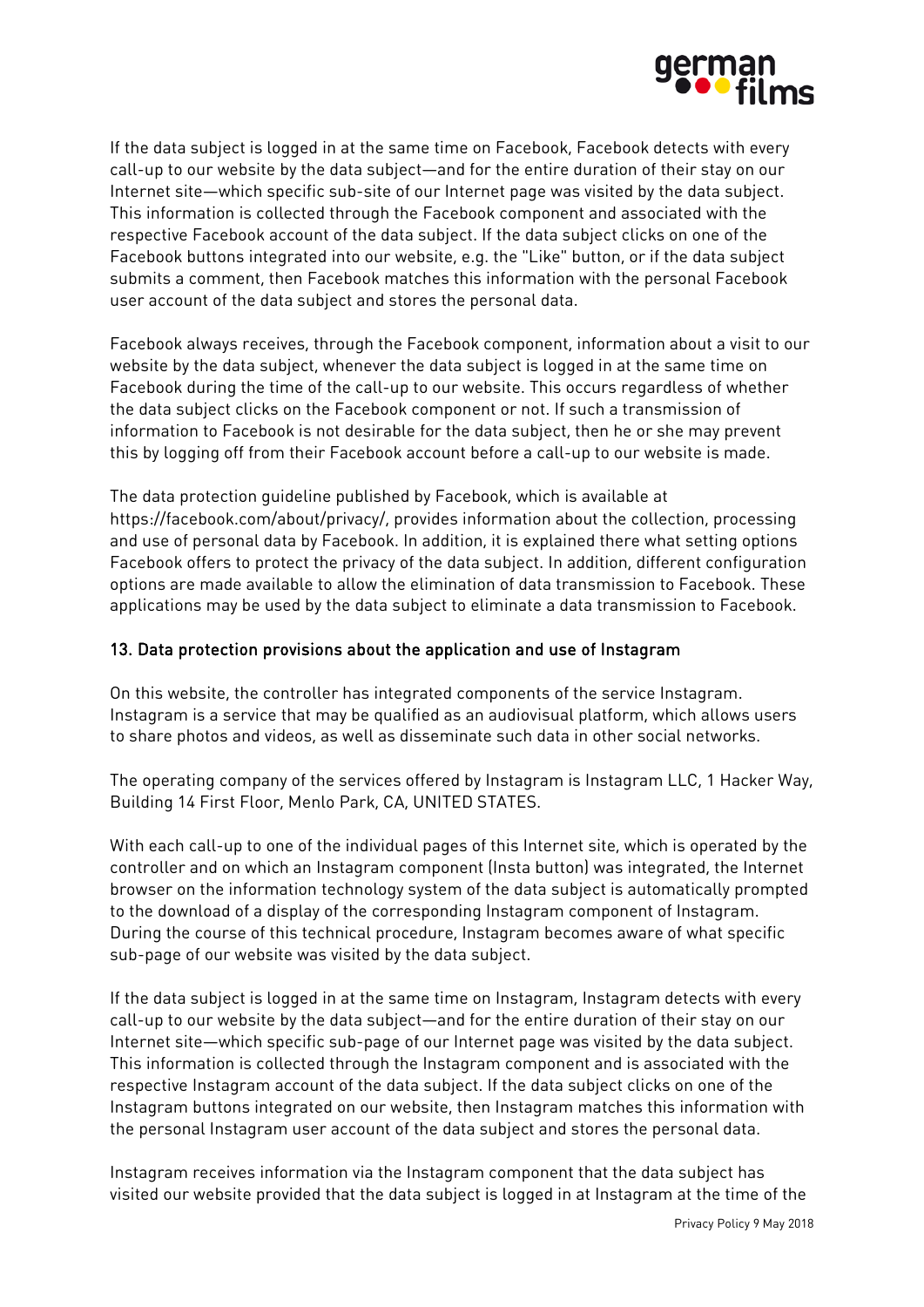

call to our website. This occurs regardless of whether the person clicks on the Instagram button or not. If such a transmission of information to Instagram is not desirable for the data subject, then he or she can prevent this by logging off from their Instagram account before a call-up to our website is made.

Further information and the applicable data protection provisions of Instagram may be retrieved under https://help.instagram.com/155833707900388 and https://www.instagram.com/about/legal/privacy/.

### 14. Data protection provisions about the application and use of Matomo (former Piwik)

On this website, the controller has integrated the Matomo component. Matomo is an opensource software tool for web analysis. Web analysis is the collection, gathering and evaluation of data on the behavior of visitors from Internet sites. A web analysis tool collects, inter alia, data on the website from which a data subject came to a website (so-called referrer), which pages of the website were accessed or how often and for which period of time a sub-page was viewed. A web analysis is mainly used for the optimization of a website and the cost-benefit analysis of Internet advertising.

The software is operated on the server of the controller, the data protection-sensitive log files are stored exclusively on this server.

The purpose of the Matomo component is the analysis of the visitor flows on our website. The controller uses the obtained data and information, inter alia, to evaluate the use of this website in order to compile online reports, which show the activities on our Internet pages.

Matomo sets a cookie on the information technology system of the data subject. The definition of cookies is explained above. With the setting of the cookie, an analysis of the use of our website is enabled. With each call-up to one of the individual pages of this website, the Internet browser on the information technology system of the data subject is automatically through the Matomo component prompted to submit data for the purpose of online analysis to our server. During the course of this technical procedure, we obtain knowledge about personal information, such as the IP address of the data subject, which serves to understand the origin of visitors and clicks.

The cookie is used to store personal information, such as the access time, the location from which access was made, and the frequency of visits to our website. With each visit of our Internet pages, these personal data, including the IP address of the Internet access used by the data subject, are transferred to our server. These personal data will be stored by us. We do not forward this personal data to third parties.

The data subject may, as stated above, prevent the setting of cookies through our website at any time by means of a corresponding adjustment of the web browser used and thus permanently deny the setting of cookies. Such an adjustment to the used Internet browser would also prevent Matomo from setting a cookie on the information technology system of the data subject. In addition, cookies already in use by Matomo may be deleted at any time via a web browser or other software programs.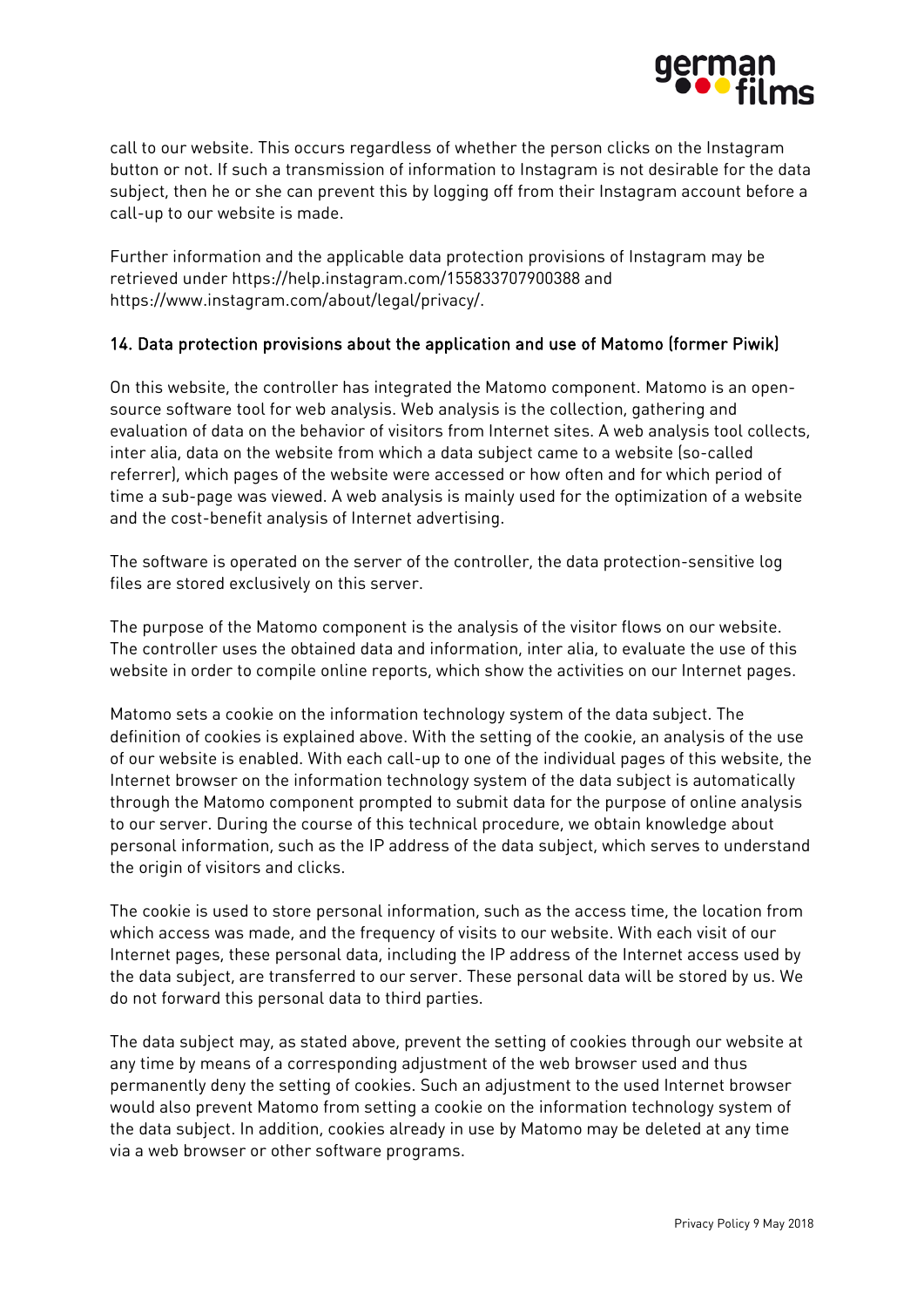

In addition, the data subject has the possibility of objecting to a collection of data relating to a use of this Internet site that are generated by Matomo as well as the processing of these data by Matomo and the chance to preclude any such. For this, the data subject must set a "Do Not Track" option in the browser.

With each setting of the opt-out cookie, however, there is the possibility that the websites of the controller are no longer fully usable for the data subject.

Further information and the applicable data protection provisions of Matomo may be retrieved under https://matomo.org/privacy/.

### 15. Data protection provisions about the application and use of Tumblr

On this website, the controller has integrated components of Tumblr. Tumblr is a platform that allows users to create and run a blog. A blog is a web-based, generally publiclyaccessible portal on which one or more people called bloggers or web bloggers may post articles or write down thoughts in so-called blogposts. For example, in a Tumblr blog the user can publish text, images, links, and videos, and spread them in the digital space. Furthermore, Tumblr users may import content from other websites into their own blog.

The operating company of Tumblr is Tumblr, Inc., 35 East 21st St, Ground Floor, New York, NY 10010, UNITED STATES.

Through each call to one of the individual pages of this Internet site, which is operated by the controller and on which a Tumblr component (Tumblr button) has been integrated, the Internet browser on the information technology system of the data subject causes automatically the download of a display of the corresponding Tumblr component of Tumblr. Learn more about the Tumblr-buttons that are available under https://www.tumblr.com/buttons. During the course of this technical procedure, Tumblr becomes aware of what concrete sub-page of our website was visited by the data subject. The purpose of the integration of the Tumblr component is a retransmission of the contents of this website to allow our users to introduce this web page to the digital world and to increase our visitor numbers.

If the data subject is logged in at Tumblr, Tumblr detects with every call-up to our website by the data subject—and for the entire duration of their stay on our Internet site—which specific sub-page of our Internet page was visited by the data subject. This information is collected through the Tumblr component and associated with the respective Tumblr account of the data subject. If the data subject clicks on one of the Tumblr buttons, integrated on our website, then Tumblr assigns this information to the personal Tumblr user account of the data subject and stores the personal data.

Tumblr receives information via the Tumblr component that the data subject has visited our website, provided that the data subject is logged in at Tumblr at the time of the call-up to our website. This occurs regardless of whether the person clicks on the Tumblr component or not. If such a transfer of information to Tumblr is not desirable for the data subject, then he or she may prevent this by logging off from their Tumblr account before a call-up to our website is made.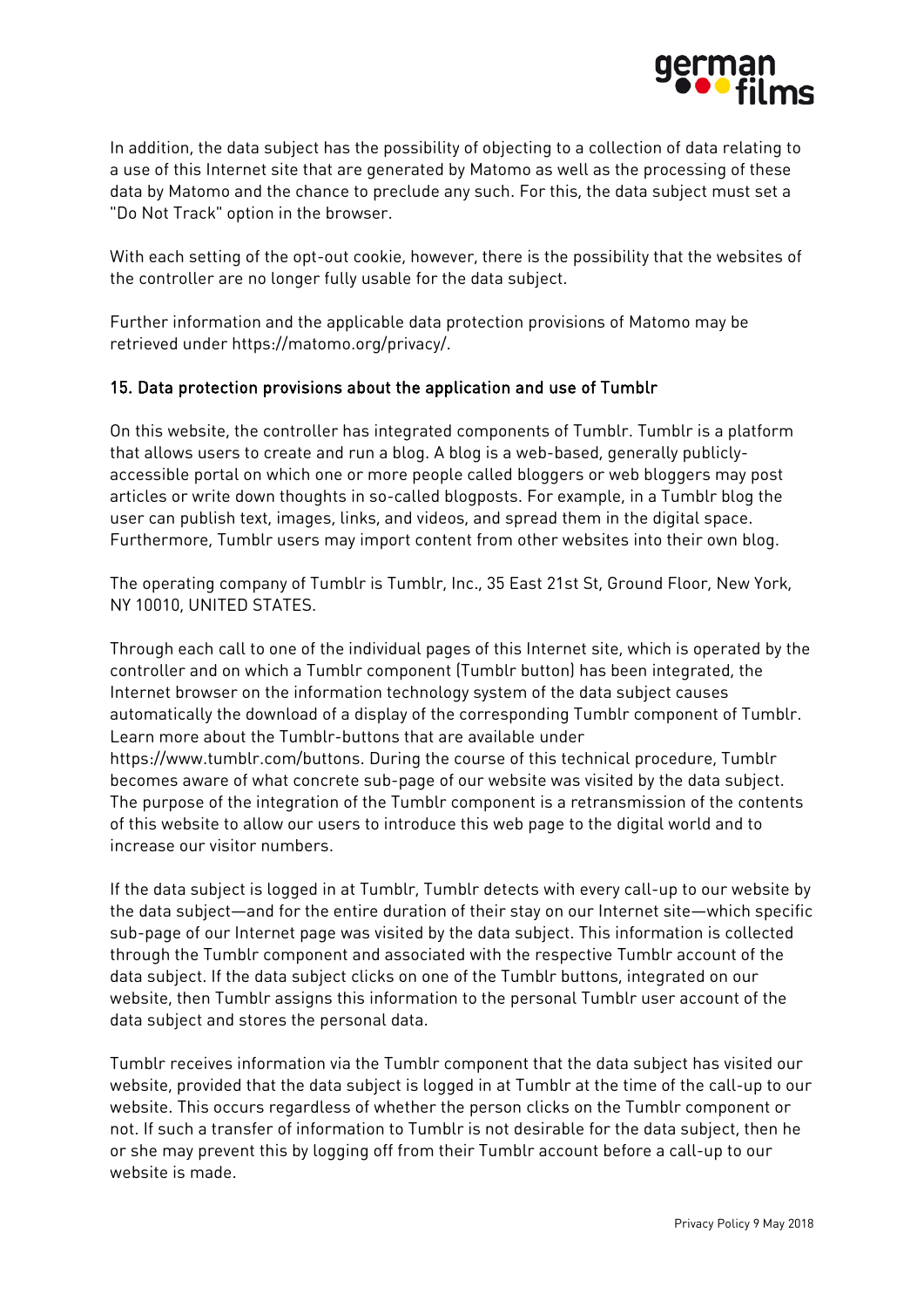

The applicable data protection provisions of Tumblr may be accessed under https://www.tumblr.com/policy/en/privacy.

## 16. Data protection provisions about the application and use of Twitter

On this website, the controller has integrated components of Twitter. Twitter is a multilingual, publicly-accessible microblogging service on which users may publish and spread so-called 'tweets,' e.g. short messages, which are limited to 280 characters. These short messages are available for everyone, including those who are not logged on to Twitter. The tweets are also displayed to so-called followers of the respective user. Followers are other Twitter users who follow a user's tweets. Furthermore, Twitter allows you to address a wide audience via hashtags, links or retweets.

The operating company of Twitter is Twitter, Inc., 1355 Market Street, Suite 900, San Francisco, CA 94103, UNITED STATES.

With each call-up to one of the individual pages of this Internet site, which is operated by the controller and on which a Twitter component (Twitter button) was integrated, the Internet browser on the information technology system of the data subject is automatically prompted to download a display of the corresponding Twitter component of Twitter. Further information about the Twitter buttons is available under https://about.twitter.com/de/resources/buttons. During the course of this technical procedure, Twitter gains knowledge of what specific sub-page of our website was visited by

the data subject. The purpose of the integration of the Twitter component is a retransmission of the contents of this website to allow our users to introduce this web page to the digital world and increase our visitor numbers.

If the data subject is logged in at the same time on Twitter, Twitter detects with every call-up to our website by the data subject and for the entire duration of their stay on our Internet site which specific sub-page of our Internet page was visited by the data subject. This information is collected through the Twitter component and associated with the respective Twitter account of the data subject. If the data subject clicks on one of the Twitter buttons integrated on our website, then Twitter assigns this information to the personal Twitter user account of the data subject and stores the personal data.

Twitter receives information via the Twitter component that the data subject has visited our website, provided that the data subject is logged in on Twitter at the time of the call-up to our website. This occurs regardless of whether the person clicks on the Twitter component or not. If such a transmission of information to Twitter is not desirable for the data subject, then he or she may prevent this by logging off from their Twitter account before a call-up to our website is made.

The applicable data protection provisions of Twitter may be accessed under https://twitter.com/privacy?lang=en.

## 17. Data protection provisions about the application and use of YouTube

On this website, the controller has integrated components of YouTube. YouTube is an Internet video portal that enables video publishers to set video clips and other users free of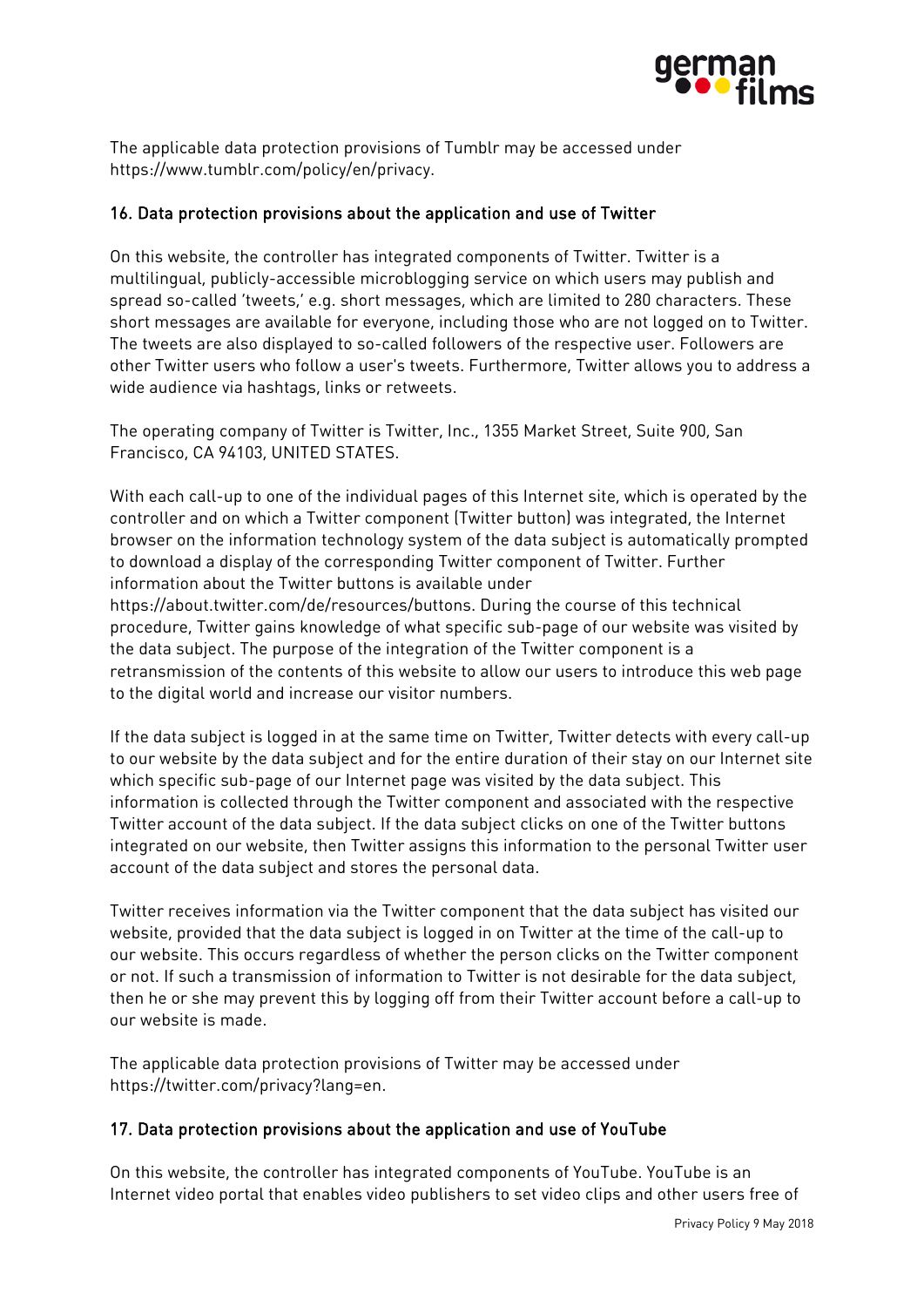

charge, which also provides free viewing, review and commenting on them. YouTube allows you to publish all kinds of videos, so you can access both full movies and TV broadcasts, as well as music videos, trailers, and videos made by users via the Internet portal.

The operating company of YouTube is YouTube, LLC, 901 Cherry Ave., San Bruno, CA 94066, UNITED STATES. The YouTube, LLC is a subsidiary of Google Inc., 1600 Amphitheatre Pkwy, Mountain View, CA 94043-1351, UNITED STATES.

With each call-up to one of the individual pages of this Internet site, which is operated by the controller and on which a YouTube component (YouTube video) was integrated, the Internet browser on the information technology system of the data subject is automatically prompted to download a display of the corresponding YouTube component. Further information about YouTube may be obtained under https://www.youtube.com/yt/about/en/. During the course of this technical procedure, YouTube and Google gain knowledge of what specific sub-page of our website was visited by the data subject.

If the data subject is logged in on YouTube, YouTube recognizes with each call-up to a subpage that contains a YouTube video, which specific sub-page of our Internet site was visited by the data subject. This information is collected by YouTube and Google and assigned to the respective YouTube account of the data subject.

YouTube and Google will receive information through the YouTube component that the data subject has visited our website, if the data subject at the time of the call to our website is logged in on YouTube; this occurs regardless of whether the person clicks on a YouTube video or not. If such a transmission of this information to YouTube and Google is not desirable for the data subject, the delivery may be prevented if the data subject logs off from their own YouTube account before a call-up to our website is made.

YouTube's data protection provisions, available at

https://www.google.com/intl/en/policies/privacy/, provide information about the collection, processing and use of personal data by YouTube and Google.

## 18. Legal basis for the processing

Art. 6(1) lit. a GDPR serves as the legal basis for processing operations for which we obtain consent for a specific processing purpose. If the processing of personal data is necessary for the performance of a contract to which the data subject is party, as is the case, for example, when processing operations are necessary for the supply of goods or to provide any other service, the processing is based on Article 6(1) lit. b GDPR. The same applies to such processing operations which are necessary for carrying out pre-contractual measures, for example in the case of inquiries concerning our products or services. Is our company subject to a legal obligation by which processing of personal data is required, such as for the fulfillment of tax obligations, the processing is based on Art. 6(1) lit. c GDPR. In rare cases, the processing of personal data may be necessary to protect the vital interests of the data subject or of another natural person. This would be the case, for example, if a visitor were injured in our company and his name, age, health insurance data or other vital information would have to be passed on to a doctor, hospital or other third party. Then the processing would be based on Art. 6(1) lit. d GDPR. Finally, processing operations could be based on Article 6(1) lit. f GDPR. This legal basis is used for processing operations which are not